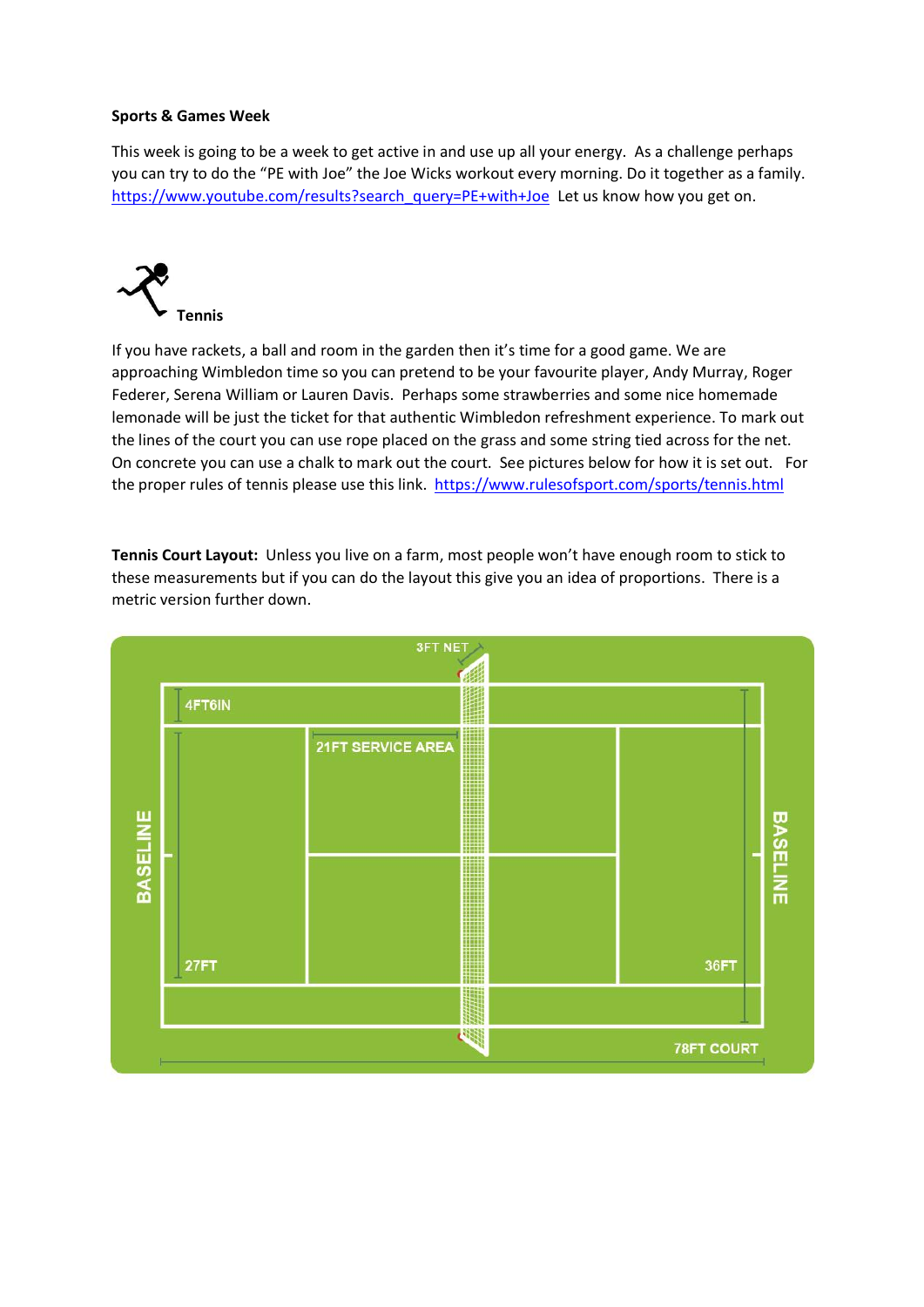#### Here is a court with metric measurements.



If you don't have an opponent then try some of these tennis challenges.

## **How many can you do?**

Bounce the ball on the middle of the racket without it touching the ground

Bounce the ball on the rim of the racket without it touching the ground.

Bounce the ball on the floor hitting it with your racket

Hit the wall allowing one bounce on the ground before hitting again to the wall. (make sure this is a wall with no windows)

See how many overarm serves you can do hitting the wall.

Draw a target on the wall and see how many times you can hit it.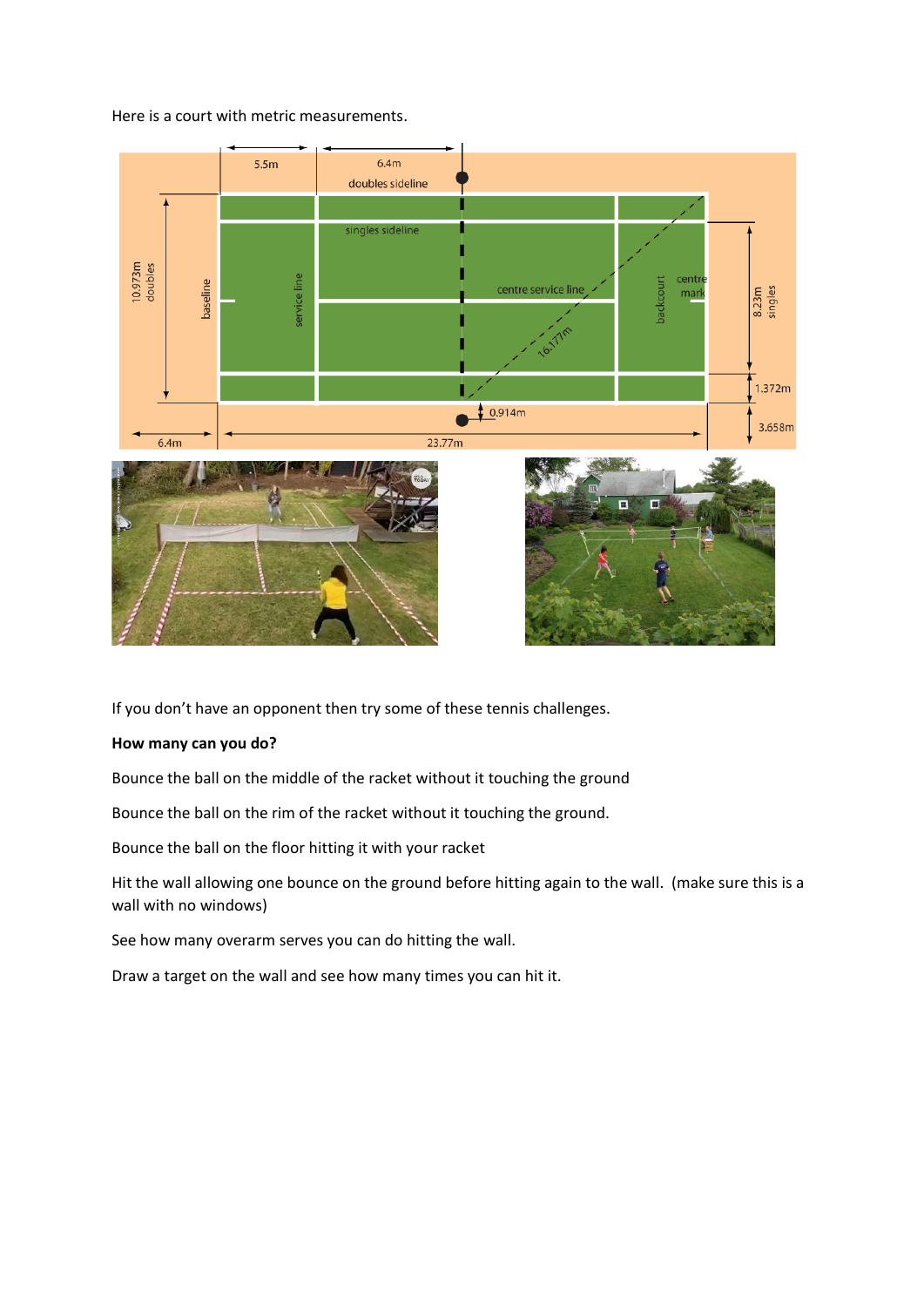# **Badminton or homemade ball and racket**

**Simple rules of Badminton:** Please click on the link for the simple rules of badminton <https://www.badmintonbible.com/rules/simple>

Badminton is a good alternative to tennis if you have less room and also a great game in its own right. If you don't have a shuttlecock you can use a ping pong ball or a light plastic ball or even a screwed-up piece of newspaper that you have rolled up tightly.



If you don't have enough room or only have indoor space or if you do not have equipment you could make your own using cardboard and again a screwed-up piece of newspaper. You can also use a blown-up water balloon with a small bag over it. This can be quite bouncy but lightweight enough not to damage anything indoors.

You can make a couple of ping pong paddles from cardboard.

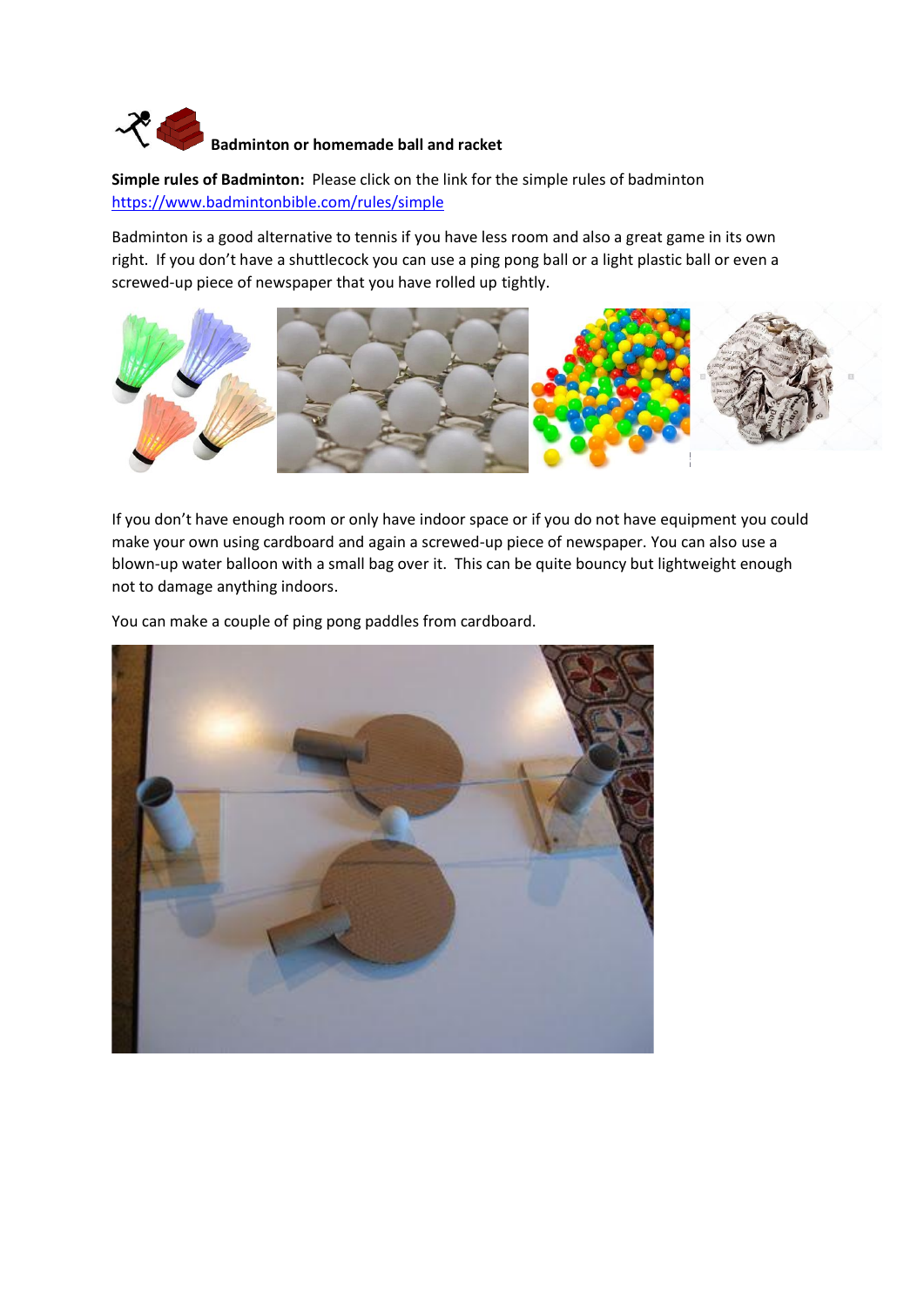

**Make your own lemonade**

Ingredients

- 3 unwaxed lemons, roughly chopped
- 140g caster sugar
- 1l cold water

### Method

- 1. Tip the lemons, sugar and half the water into a food processor and blend until the lemon is finely chopped.
- 2. Pour the mixture into a sieve over a bowl, then press through as much juice as you can. Top up with the remaining water and serve with plain ice or frozen with slices of lemon and lime.

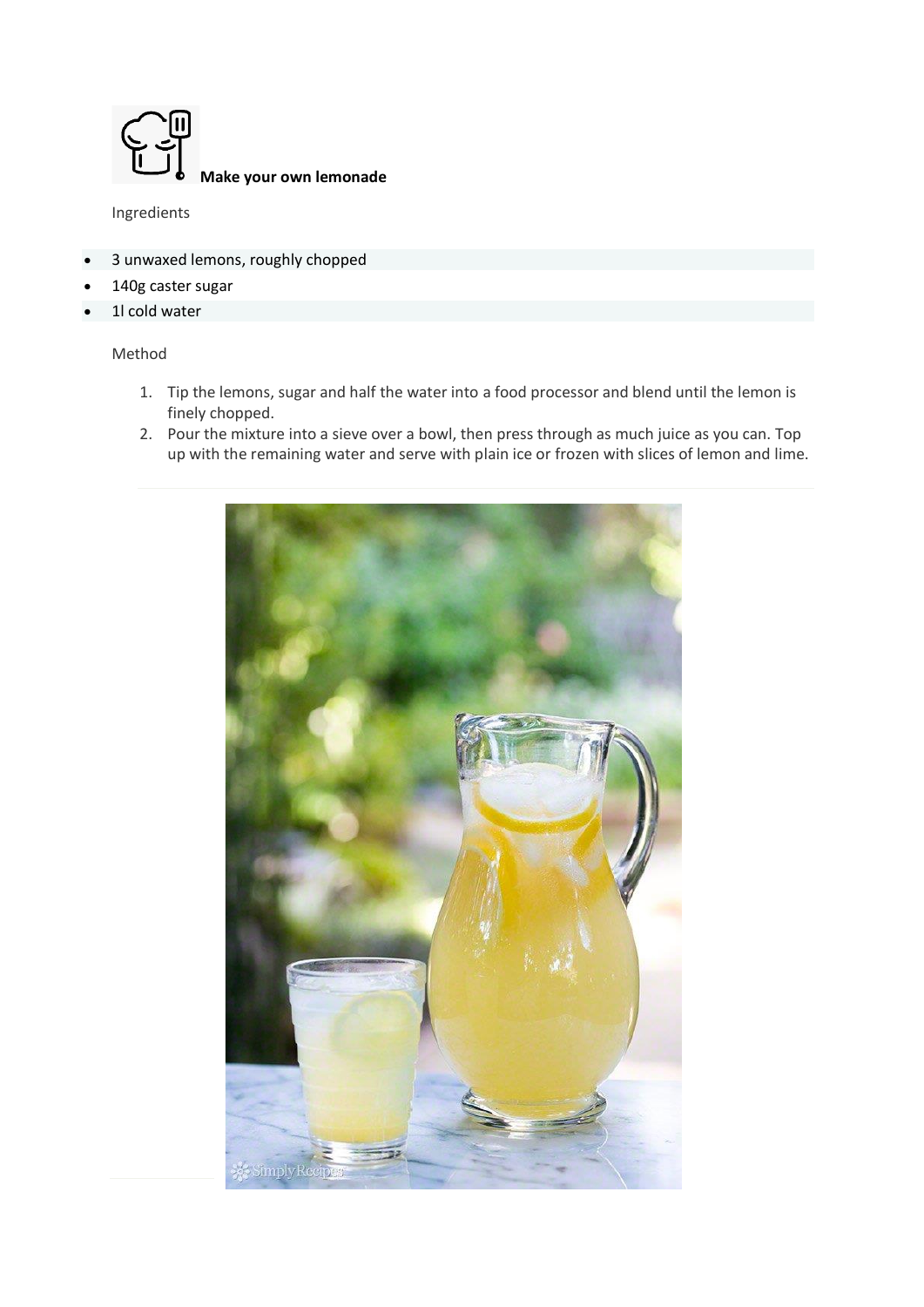

Materials:

- Kitchen roll tubes, wrapping paper tubes, toilet rolls
- Water bottle
- **Newspaper**
- Yoghurt pots

Using tubes and bottles make a club. Alternatively, you can make a golf club using 1 sheet of newspaper.

- Roll a whole double page sheet of newspaper on the diagonal into a thin tube. This will be quite strong.
- Secure with some tape to keep paper rolled up.
- At about 15 cm from the end fold at a 90 degrees angle.
- Tape in place.
- This will act as the head of your club to hit the ball with.

To make hoop or holes use another tube of newspaper which you stick on the floor with tape into an arch taping both ends. If you make a golf course you can use the yoghurt pots for the final hole. Screw up a newspaper page to make your ball.



Here are some more ideas for making various sports equipment for different games.

<https://www.scientificamerican.com/article/make-your-own-sports-equipment/>



Can you think of what story has the main character playing croquet with some strange equipment?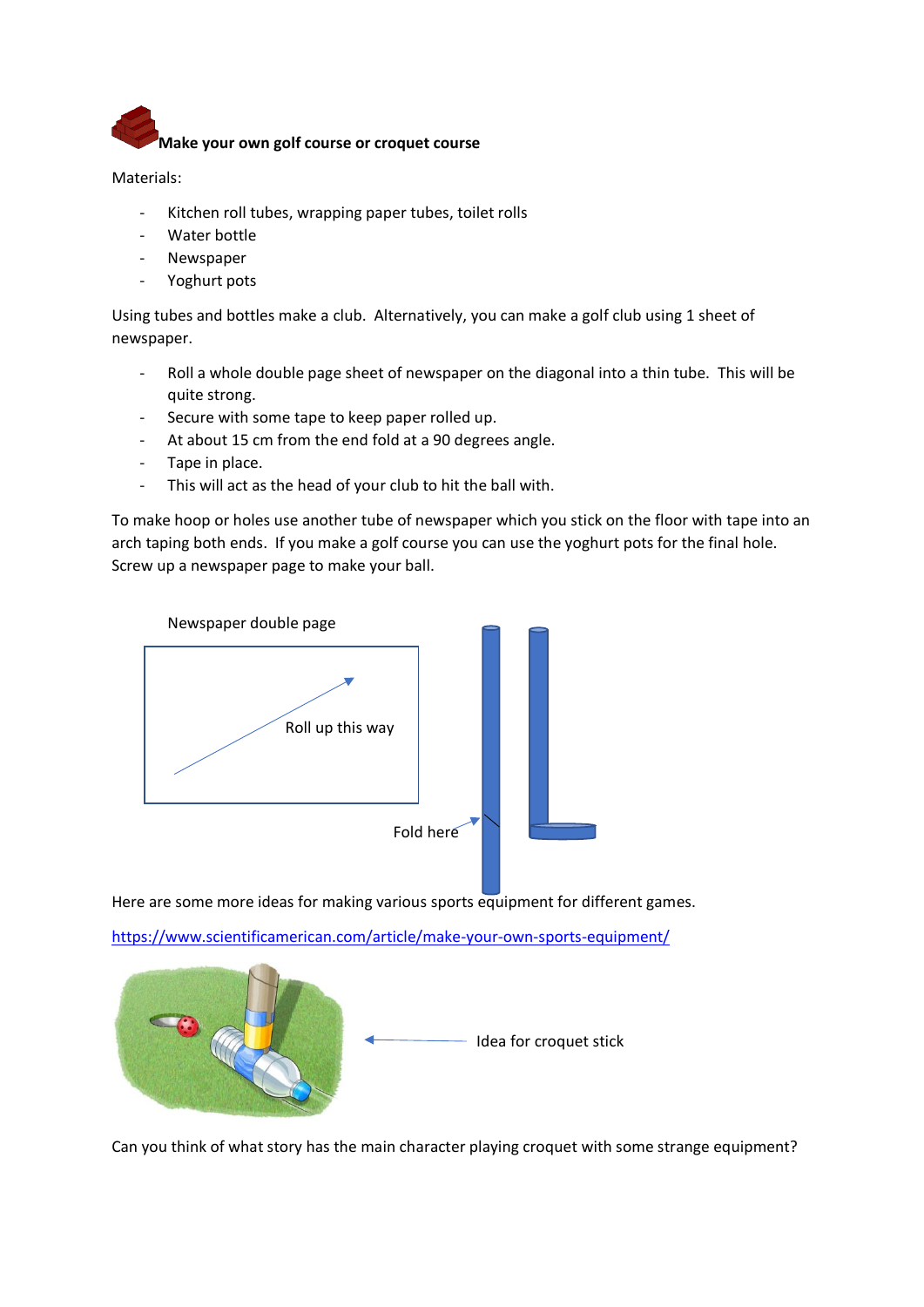

French cricket is really easy to play and only needs one bat or racket or ever bit of wood and a ball. The stumps are your legs from the knee down. The batsperson has to protect their legs from the bowler who throws a ball at their legs. The batsperson is not allowed to move their feet from the spot that start from. The bowler is any fielder who picks up the ball, they have to bowl it from the point they pick up. The batsperson can be caught out if they hit the ball in the air and a fielder catches the ball without touching the ground. That person then becomes the new batter. The batsperson can also be out if the bowler hits the batter's leg from the knee down. They then become the new batsperson. If bowlers are to far away to bowl, they can pass the ball to another fielder who can then bowl. The batter has to twist their body round using their bat to protect their legs (the wicket) but is not allowed to move their feet. This is a really fun and should be fast game as the fielders try to catch the batsperson out. Ideally played with at least 3 players.

Here is another slightly different version of the rules.

[https://www.kidspot.com.au/things-to-do/activity-articles/french-cricket/news](https://www.kidspot.com.au/things-to-do/activity-articles/french-cricket/news-story/9223a5d0e25fbbdb5373e713e9770700)[story/9223a5d0e25fbbdb5373e713e9770700](https://www.kidspot.com.au/things-to-do/activity-articles/french-cricket/news-story/9223a5d0e25fbbdb5373e713e9770700)





Try setting yourself different running challenges.

- 1. Run once round the boundary of your garden. Time yourself. See if you can improve your time over the week.
- 2. Run 5 times around the boundary of your garden.
- 3. Run 10 times around the boundary of your garden.
- 4. If there are two of you tie your legs together and see how long it takes you to run round as a three-legged creature.
- 5. Run around the boundary of your garden whilst balancing something on a tray.

If you don't have anywhere to do this outside, do some on the spot jogging & sprinting with high lifts.

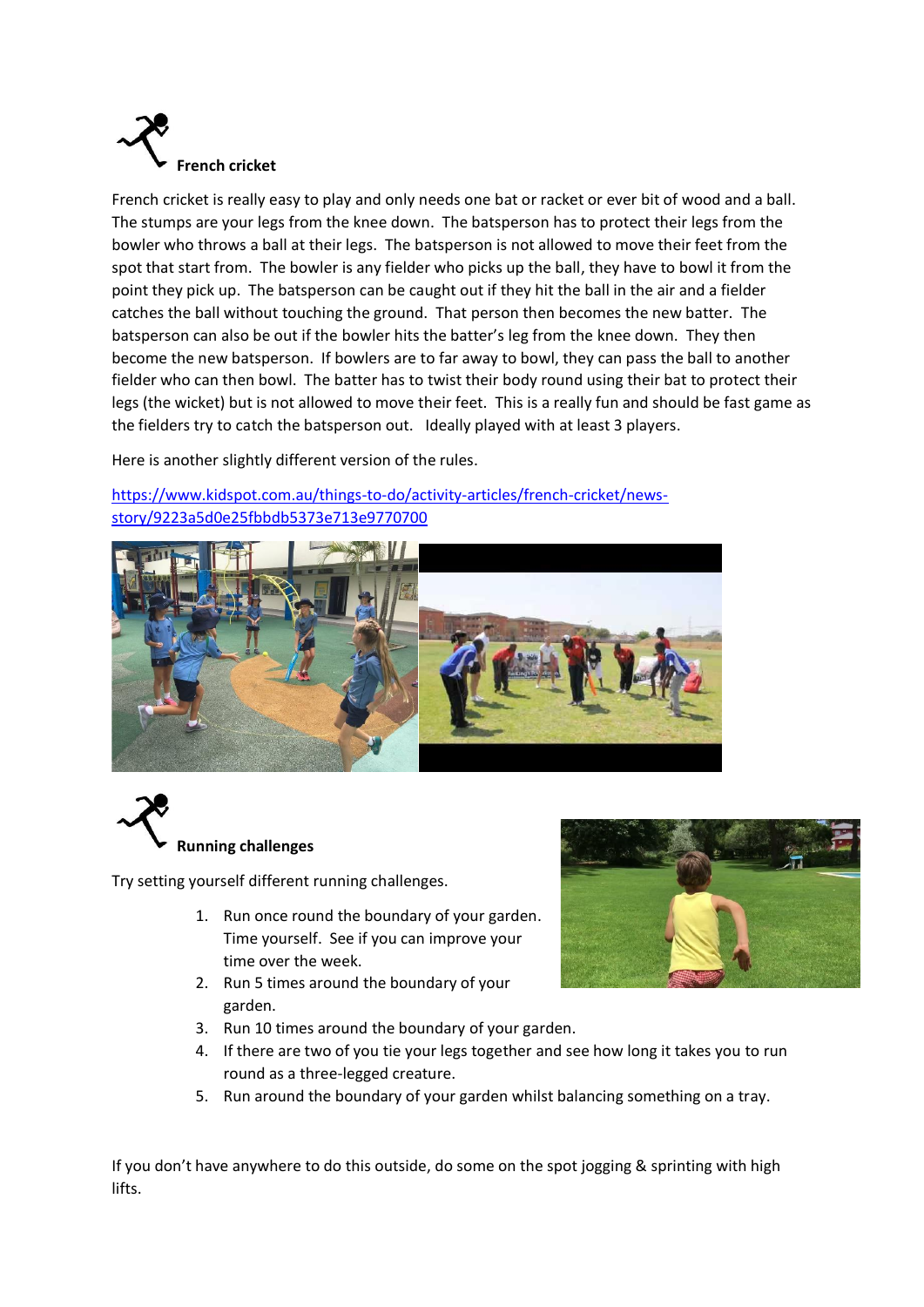

Make some medals.

You will need:

- Ribbon
- Gold, silver and bronze paper or card or small paper plates
- Pencils or felt-tips





**115 Pentathlon:** The pentathlon is a 5 skills event. "Pende" means 5 in Greek.

**Running dash**: Put 2 cones a few metres apart. Run back and forth and touch each cone 3 times, time how long it takes you.

**Long jump:** From a standing position, jump as far as you can. Measure where you land.

**Throw:** Throw a paper aeroplane, measure where it lands.

**Hop scotch:** Draw out a hopscotch. Hop and jump once and return, time it.

**Bowling.** Using plastic bottles or toilet rolls and a small ball. Set up 5 bottles how many do you get down with 3 bowls.